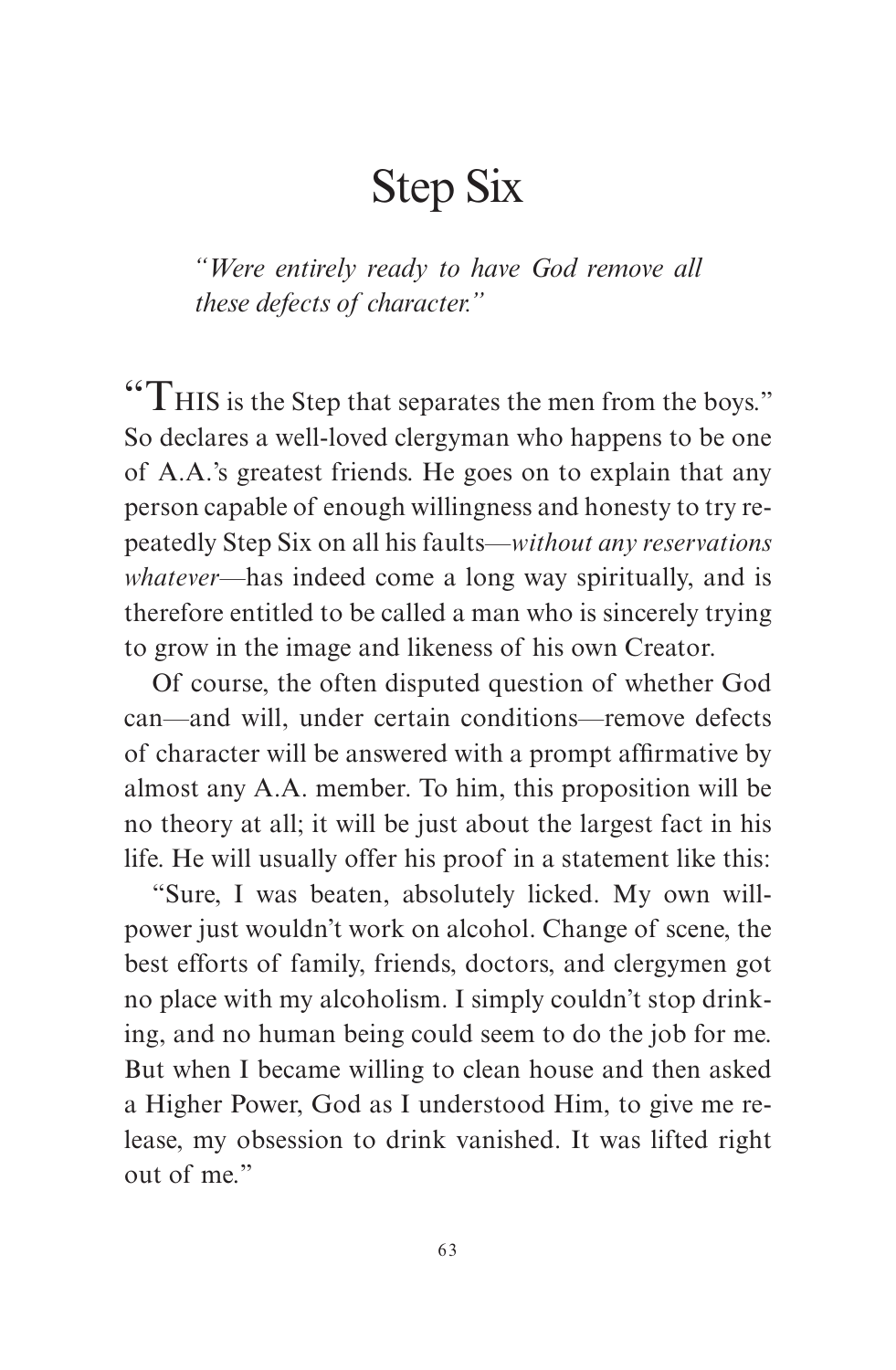In A.A. meetings all over the world, statements just like this are heard daily. It is plain for everybody to see that each sober A.A. member has been granted a release from this very obstinate and potentially fatal obsession. So in a very complete and literal way, all A.A.'s have "become entirely ready" to have God remove the mania for alcohol from their lives. And God has proceeded to do exactly that.

Having been granted a perfect release from alcoholism, why then shouldn't we be able to achieve by the same means a perfect release from every other difficulty or defect? This is a riddle of our existence, the full answer to which may be only in the mind of God. Nevertheless, at least a part of the answer to it is apparent to us.

When men and women pour so much alcohol into themselves that they destroy their lives, they commit a most unnatural act. Defying their instinctive desire for self-preservation, they seem bent upon self-destruction. They work against their own deepest instinct. As they are humbled by the terrific beating administered by alcohol, the grace of God can enter them and expel their obsession. Here their powerful instinct to live can cooperate fully with their Creator's desire to give them new life. For nature and God alike abhor suicide.

But most of our other difficulties don't fall under such a category at all. Every normal person wants, for example, to eat, to reproduce, to be somebody in the society of his fellows. And he wishes to be reasonably safe and secure as he tries to attain these things. Indeed, God made him that way. He did not design man to destroy himself by alcohol, but He did give man instincts to help him to stay alive.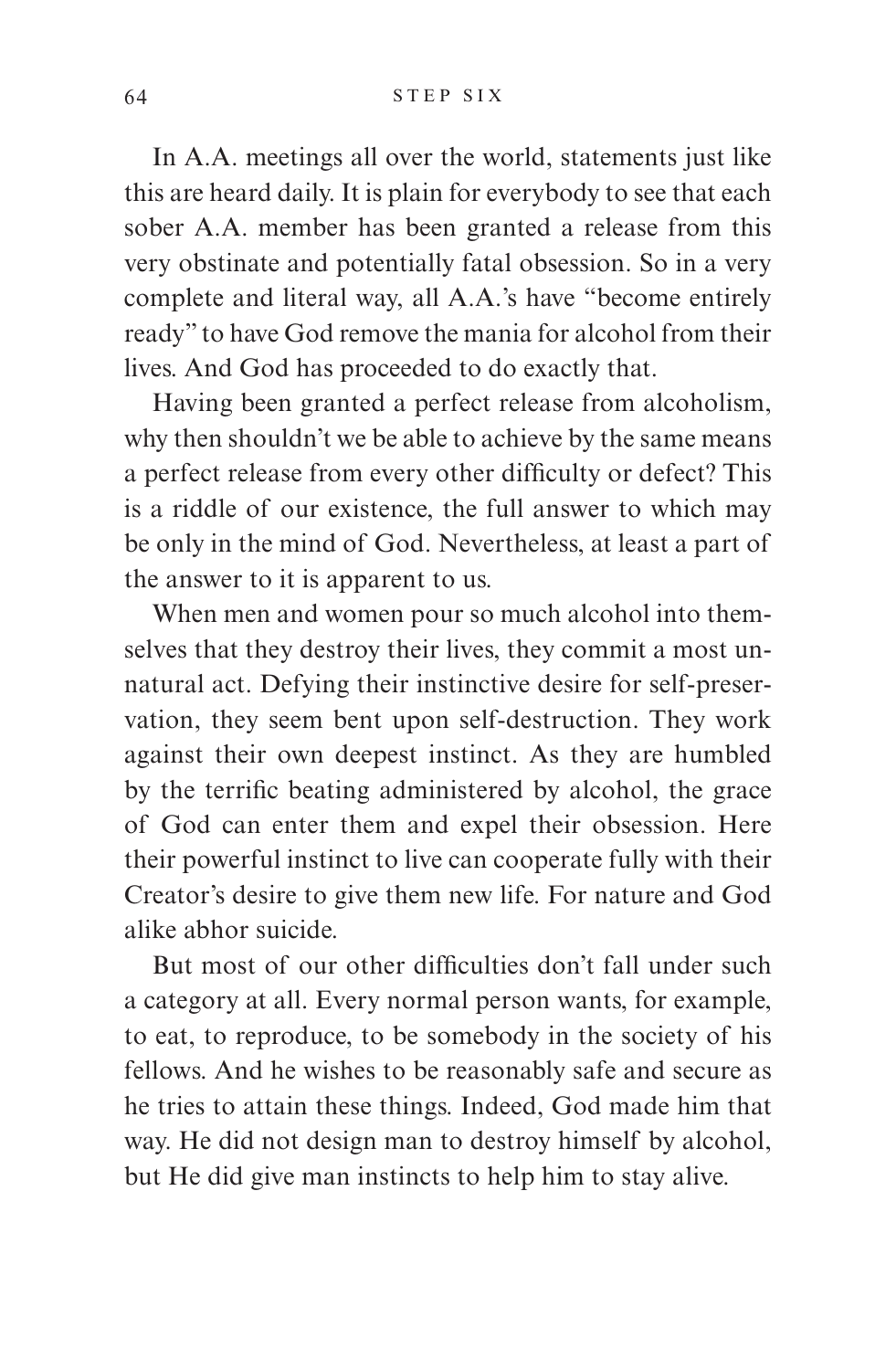It is nowhere evident, at least in this life, that our Creator expects us fully to eliminate our instinctual drives. So far as we know, it is nowhere on the record that God has completely removed from any human being all his natural drives.

Since most of us are born with an abundance of natural desires, it isn't strange that we often let these far exceed their intended purpose. When they drive us blindly, or we willfully demand that they supply us with more satisfactions or pleasures than are possible or due us, that is the point at which we depart from the degree of perfection that God wishes for us here on earth. That is the measure of our character defects, or, if you wish, of our sins.

If we ask, God will certainly forgive our derelictions. But in no case does He render us white as snow and keep us that way without our cooperation. That is something we are supposed to be willing to work toward ourselves. He asks only that we try as best we know how to make progress in the building of character.

So Step Six—"Were entirely ready to have God remove all these defects of character"—is A.A.'s way of stating the best possible attitude one can take in order to make a beginning on this lifetime job. This does not mean that we expect all our character defects to be lifted out of us as the drive to drink was. A few of them may be, but with most of them we shall have to be content with patient improvement. The key words "entirely ready" underline the fact that we want to aim at the very best we know or can learn.

How many of us have this degree of readiness? In an absolute sense practically nobody has it. The best we can do,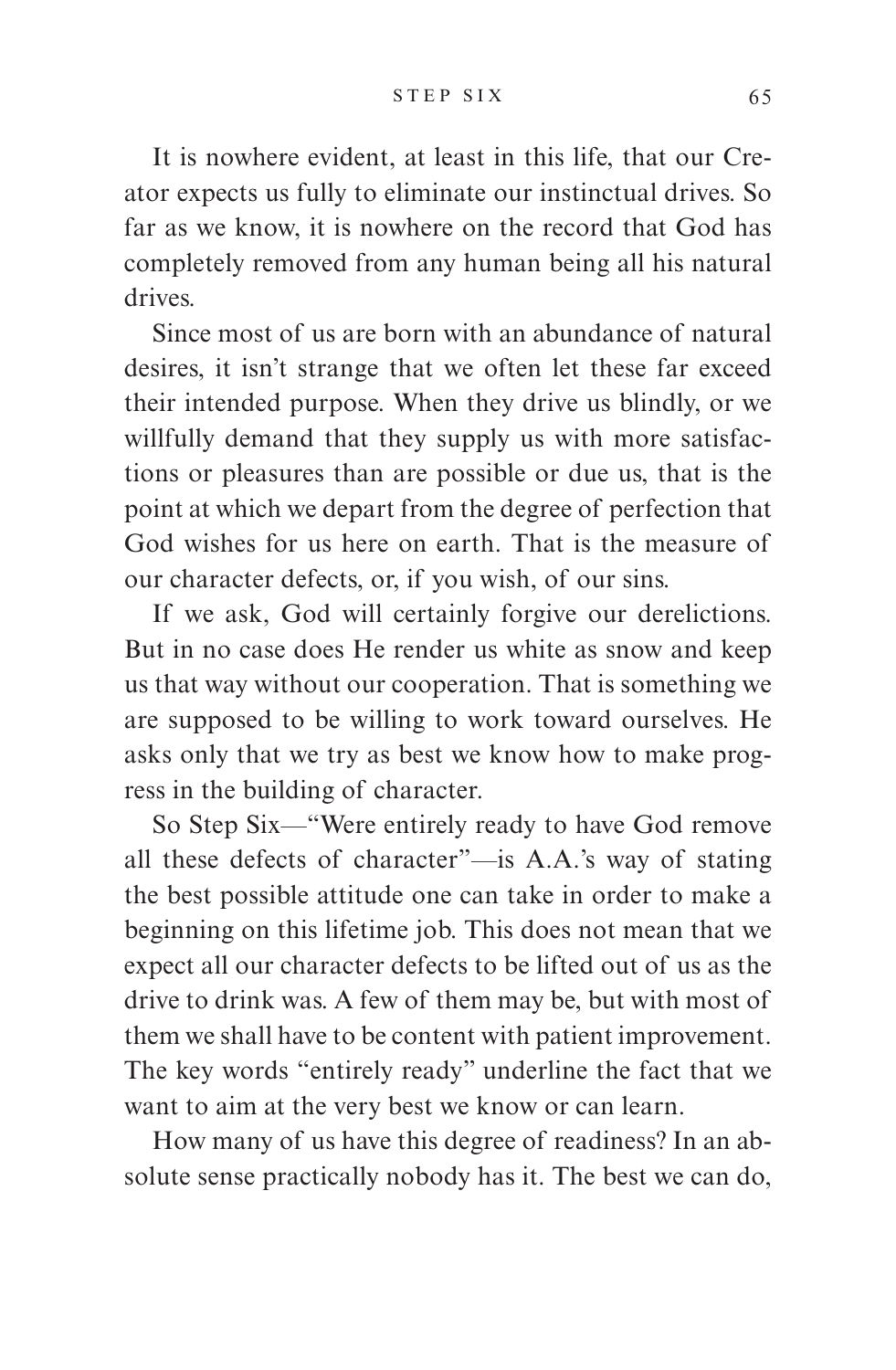with all the honesty that we can summon, is to *try* to have it. Even then the best of us will discover to our dismay that there is always a sticking point, a point at which we say, "No, I can't give this up yet." And we shall often tread on even more dangerous ground when we cry, "This I will *never* give up!" Such is the power of our instincts to overreach themselves. No matter how far we have progressed, desires will always be found which oppose the grace of God.

Some who feel they have done well may dispute this, so let's try to think it through a little further. Practically everybody wishes to be rid of his most glaring and destructive handicaps. No one wants to be so proud that he is scorned as a braggart, nor so greedy that he is labeled a thief. No one wants to be angry enough to murder, lustful enough to rape, gluttonous enough to ruin his health. No one wants to be agonized by the chronic pain of envy or to be paralyzed by sloth. Of course, most human beings don't suffer these defects at these rock-bottom levels.

We who have escaped these extremes are apt to congratulate ourselves. Yet can we? After all, hasn't it been selfinterest, pure and simple, that has enabled most of us to escape? Not much spiritual effort is involved in avoiding excesses which will bring us punishment anyway. But when we face up to the less violent aspects of these very same defects, *then* where do we stand?

What we must recognize now is that we exult in some of our defects. We really love them. Who, for example, doesn't like to feel just a little superior to the next fellow, or even quite a lot superior? Isn't it true that we like to let greed masquerade as ambition? To think of *liking* lust seems im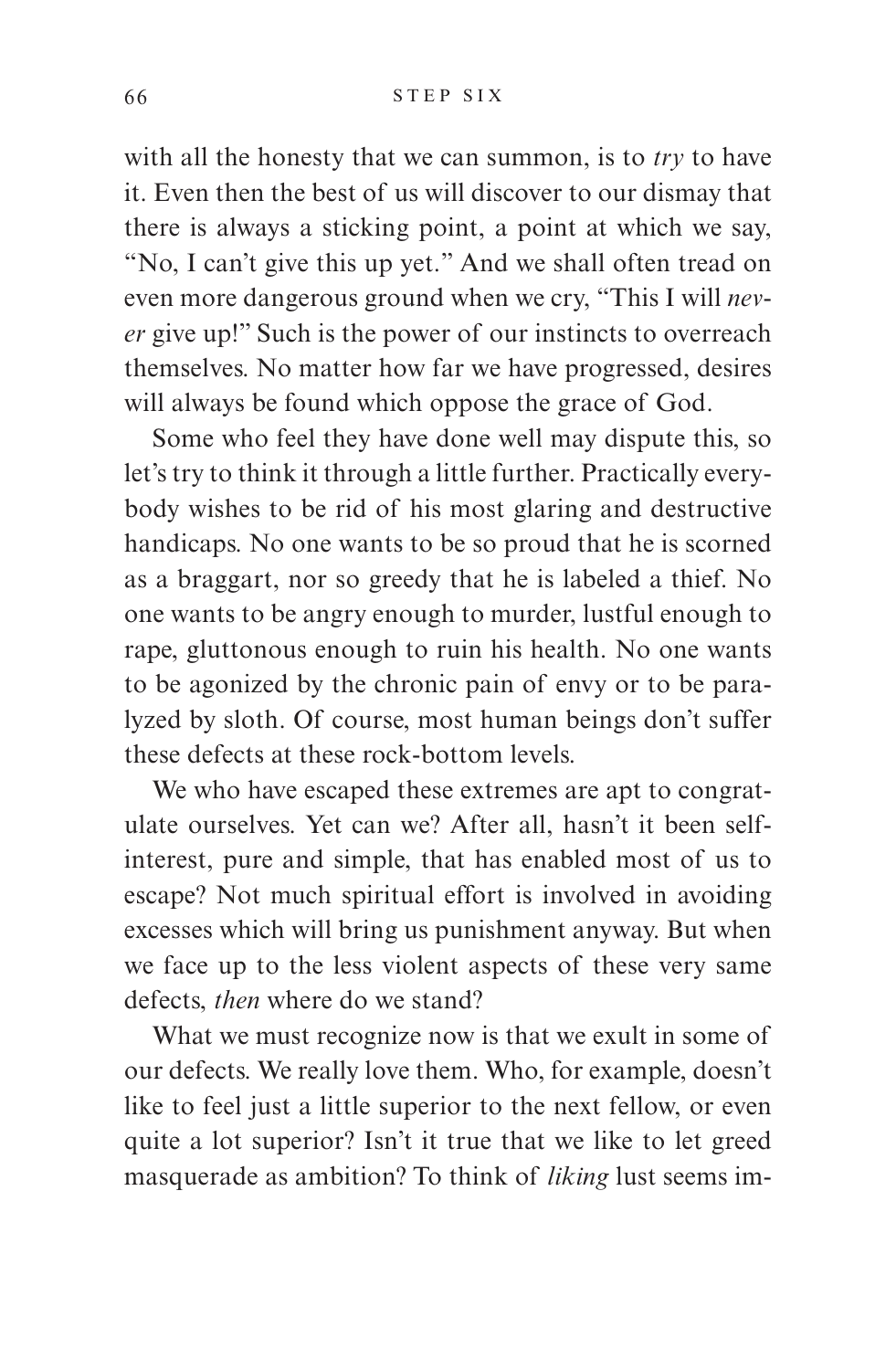possible. But how many men and women speak love with their lips, and believe what they say, so that they can hide lust in a dark corner of their minds? And even while staying within conventional bounds, many people have to admit that their imaginary sex excursions are apt to be all dressed up as dreams of romance.

Self-righteous anger also can be very enjoyable. In a perverse way we can actually take satisfaction from the fact that many people annoy us, for it brings a comfortable feeling of superiority. Gossip barbed with our anger, a polite form of murder by character assassination, has its satisfactions for us, too. Here we are not trying to help those we criticize; we are trying to proclaim our own righteousness.

When gluttony is less than ruinous, we have a milder word for that, too; we call it "taking our comfort." We live in a world riddled with envy. To a greater or less degree, everybody is infected with it. From this defect we must surely get a warped yet definite satisfaction. Else why would we consume such great amounts of time wishing for what we have not, rather than working for it, or angrily looking for attributes we shall never have, instead of adjusting to the fact, and accepting it? And how often we work hard with no better motive than to be secure and slothful later on only we call that "retiring." Consider, too, our talents for procrastination, which is really sloth in five syllables. Nearly anyone could submit a good list of such defects as these, and few of us would seriously think of giving them up, at least until they cause us excessive misery.

Some people, of course, may conclude that they are in-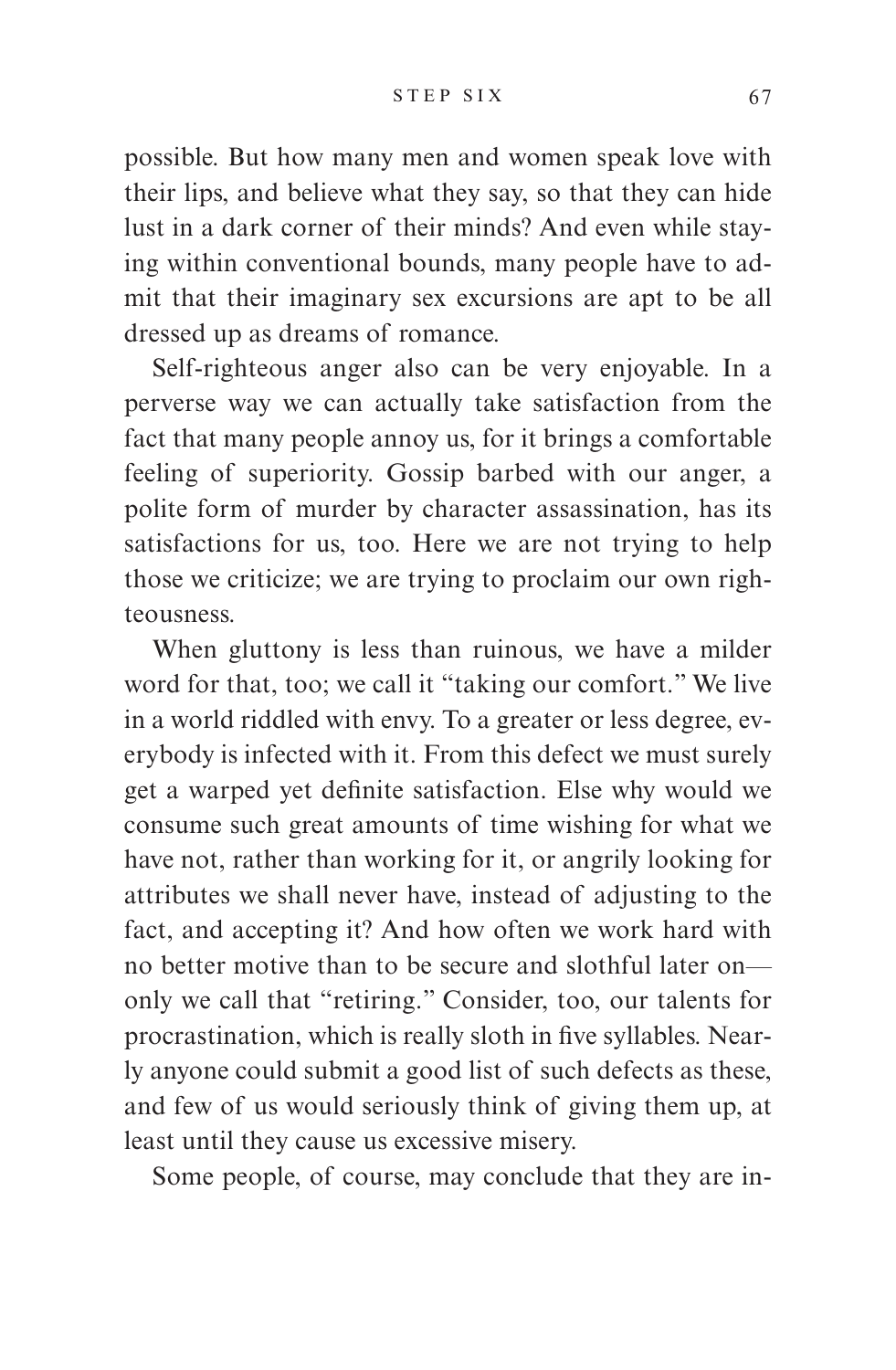deed ready to have all such defects taken from them. But even these people, if they construct a list of still milder defects, will be obliged to admit that they prefer to hang on to *some* of them. Therefore, it seems plain that few of us can quickly or easily become ready to aim at spiritual and moral perfection; we want to settle for only as much perfection as will get us by in life, according, of course, to our various and sundry ideas of what will get us by. So the difference between "the boys and the men" is the difference between striving for a self-determined objective and for the perfect objective which is of God.

Many will at once ask, "How *can* we accept the entire implication of Step Six? Why—that is *perfection*!" This sounds like a hard question, but practically speaking, it isn't. Only Step One, where we made the 100 percent admission we were powerless over alcohol, can be practiced with absolute perfection. The remaining eleven Steps state perfect ideals. They are goals toward which we look, and the measuring sticks by which we estimate our progress. Seen in this light, Step Six is still difficult, but not at all impossible. The only urgent thing is that we make a beginning, and keep trying.

If we would gain any real advantage in the use of this Step on problems other than alcohol, we shall need to make a brand new venture into open-mindedness. We shall need to raise our eyes toward perfection, and be ready to walk in that direction. It will seldom matter how haltingly we walk. The only question will be "Are we ready?"

Looking again at those defects we are still unwilling to give up, we ought to erase the hard-and-fast lines that we